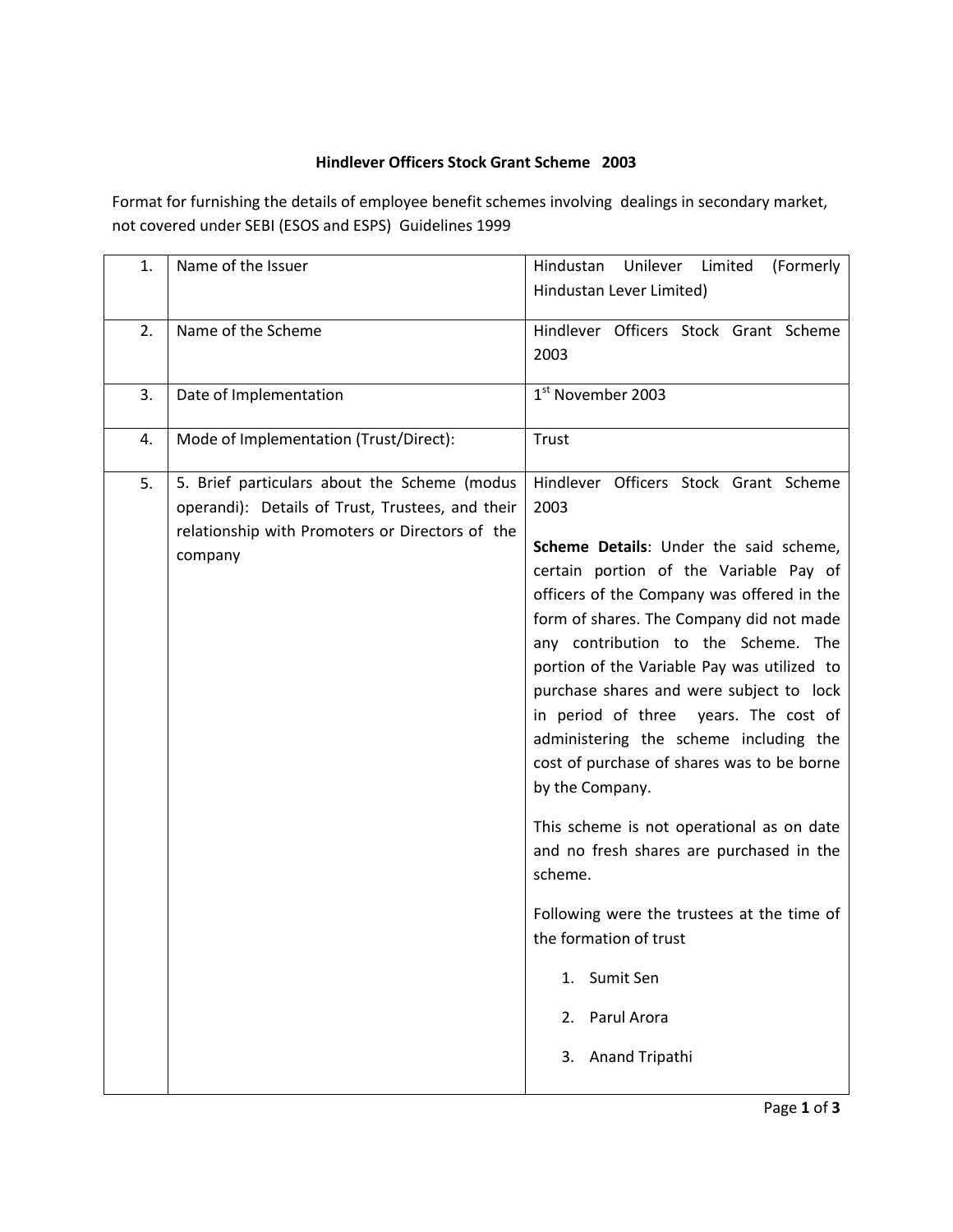|    |                                                                                                                                                                                                                                                                                                                                                  | These were the employees of the Company<br>(Settlor) who were appointed as trustees<br>to hold and administer the trust.<br>None of these employees hold<br>any<br>relationship with the promoters or directors<br>of the company other than the employer<br>and employee relationship.                                                                                                                                                                                                         |
|----|--------------------------------------------------------------------------------------------------------------------------------------------------------------------------------------------------------------------------------------------------------------------------------------------------------------------------------------------------|-------------------------------------------------------------------------------------------------------------------------------------------------------------------------------------------------------------------------------------------------------------------------------------------------------------------------------------------------------------------------------------------------------------------------------------------------------------------------------------------------|
| 6. | Whether promoters/persons belonging to the<br>promoter group/directors, are also beneficiaries<br>in the scheme. If so, the details thereof and their<br>entitlements:                                                                                                                                                                           | None                                                                                                                                                                                                                                                                                                                                                                                                                                                                                            |
| 7. | No. of shares held by Trust/any other agency<br>managing the scheme as on the date of the<br>circular                                                                                                                                                                                                                                            | Currently, the number of shares held in the<br>Trust account is 8714.                                                                                                                                                                                                                                                                                                                                                                                                                           |
| 8. | How the Trust/agency is proposing to deal with<br>the existing holding (whether to be transferred<br>to the employees, or to be sold in the market for<br>transferring the benefits to the employees, if so,<br>details regarding proposed date of such transfer<br>or sale shall be given) Such date shall not be<br>later than June 30, 2013 : | The outstanding number of shares in the<br>trust belongs to the employees who have<br>not claimed the shares and/ or are not<br>traceable. The Company is in the process of<br>reconciling the entitlements of employees<br>and the resultant excess / shortfall as also<br>tracing these employees and transferring<br>the shares to them.<br>In case of employees who<br>are<br>not<br>traceable, the shares will be kept in<br>suspense and will be transferred when<br>claims are received. |
| 9. | Details of persons who are entitled to shares or<br>benefits accruing out of the shares, which form<br>part of more than 1 percent of the paid up share<br>capital, as on the date of the circular in the<br>following format:<br>Name of the employee<br>Whether falling<br>Under Promoter/promoter<br>group/directors                          | <b>None</b>                                                                                                                                                                                                                                                                                                                                                                                                                                                                                     |
|    | No. of entitled shares % of such entitlement                                                                                                                                                                                                                                                                                                     |                                                                                                                                                                                                                                                                                                                                                                                                                                                                                                 |